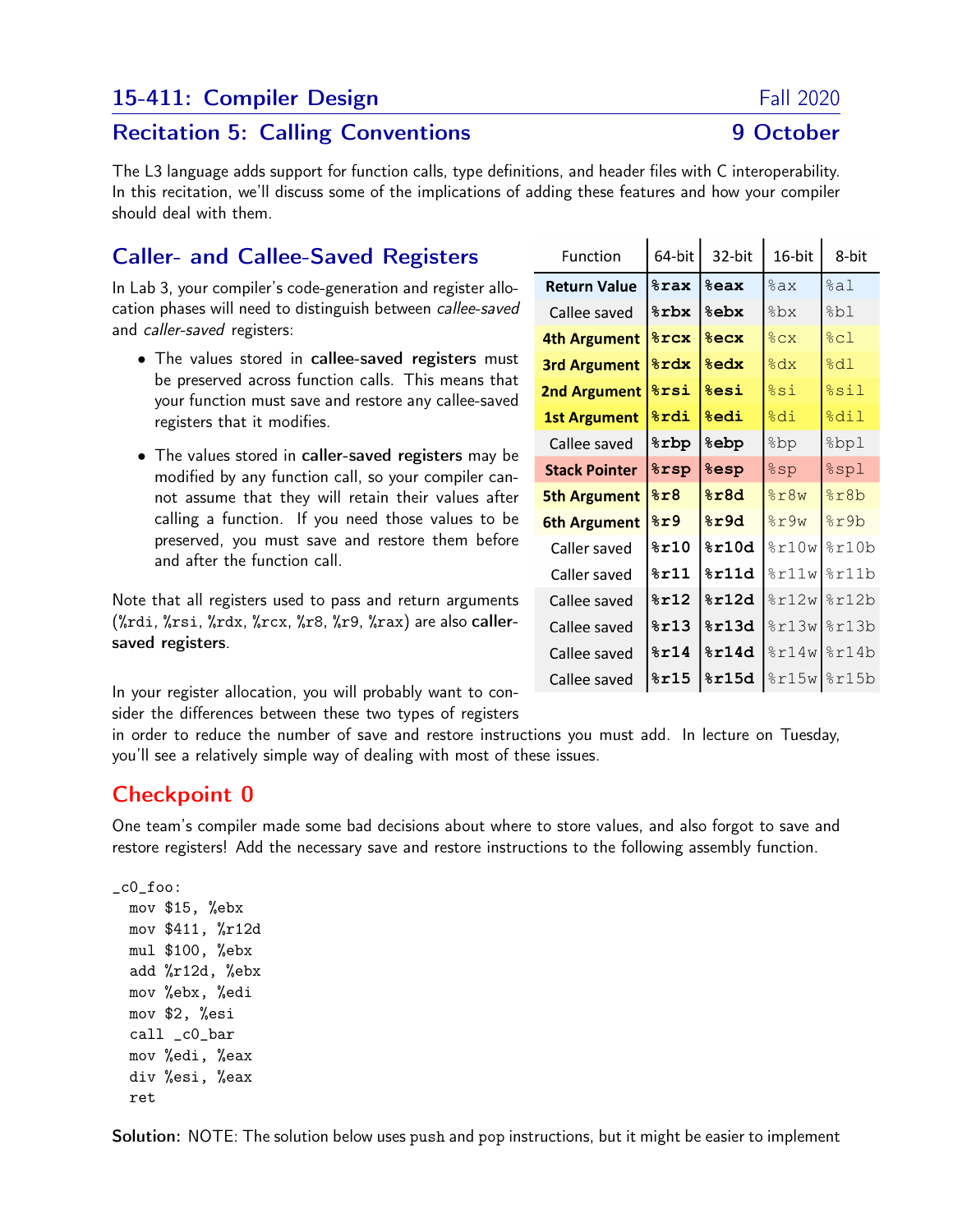the save/restore operations by moving %rsp in practice. We need to save %rbx, %12 on the stack because they are callee-saved registers that \_c0\_foo modifies. We need to save %rdi, %rsi on the stack because they are caller-saved registers that might modified by \_c0\_bar.

 $_{c0}$  foo: push %rbx push %r12 mov \$15, %ebx mov \$411, %r12d mul \$100, %ebx add %r12d, %ebx mov %ebx, %edi mov \$2, %esi push %rdi push %rsi call \_c0\_bar pop %rsi pop %rdi mov %edi, %eax div %esi, %eax pop %r12 pop %rbx ret

## Checkpoint 1

If different choices were made during register allocation, some of the save and restore operations that you just added would not have been necessary. Modify the above function so that it has the same behavior, but uses less save and restore operations.

#### Solution:

```
_c0_foo:
 push %rbx
 push %r12
 mov $15, %ebx
 mov $411, %esi # we don't need 411 after the call, so store it in a caller-saved reg
 mul $100, %ebx
  add %esi, %ebx
 mov %ebx, %edi
 mov $2, %r12d # we need 2 after the call, so store it in a callee-saved reg
 mov %r12d, %esi
  call _c0_bar
 mov %ebx, %eax # don't use %esi, %edi after the call, so don't have to store them on stack
 div %r12d, %eax
  pop %r12
 pop %rbx
 ret
```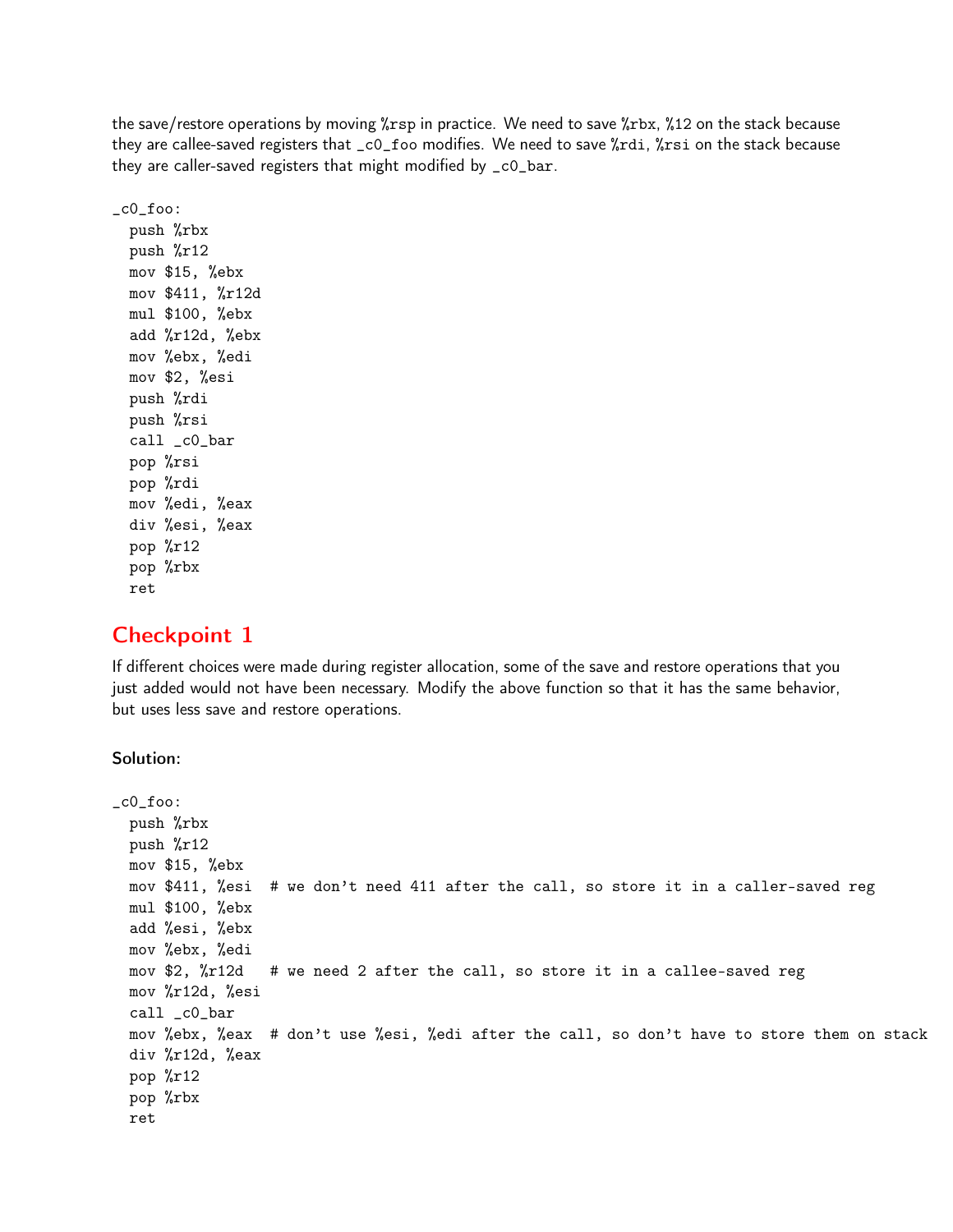# Tracing Function Calls in x86-64

In Lab 3, your compiler must conform to the standard C calling conventions for x86-64. As a reminder, this means that:

- The first six arguments to a function should be stored in %rdi, %rsi, %rdx, %rcx, %r8, and %r9 (respectively).
- The remaining arguments should be placed on the stack. The seventh argument should be stored at the address  $\frac{6}{x}$ rsp, the eighth at  $\frac{6}{x}$ rsp + 8, etc.
- The return value of a function should be stored in %rax.
- The use of %rbp as a base pointer is not required (but you may find that using it simplifies your compiler's logic significantly). LLVM uses the base pointer, but GCC does not.

Another interesting observation: unlike in C, every function in C0 (and thus in L3) has a fixed stack size that can be computed at compile time. This observation allows you to make your compiler's stackhandling much simpler than if you were unable to determine the stack size beforehand.

# Checkpoint 2

Draw a stack diagram for the following L3 program at the point when execution reaches line 4. Assume that %rbp is being used as a base pointer.

```
1 int f(int we, int dont, int care, int about, int these, int args, int a, int b) {
2 // assume that x is spilled on the stack
3 int x = a + b;
4 return 2 * x;
5 }
6
7 int main() {
8 return f(0,0,0,0,0,0,3,5);
9 }
```
#### Solution:

| Value                        | Pointers          |
|------------------------------|-------------------|
| Return address in _main()    |                   |
| Previous %rbp                |                   |
| b; Arg. $8$ of $f()$         |                   |
| a; Arg. 7 of f()             |                   |
| Return address in _c0_main() |                   |
| Previous %rbp                | $\leftarrow$ %rbp |
|                              | $\leftarrow$ %rsp |

# Checkpoint 3

Using your stack diagram, convert the program to x86-64 assembly following the standard calling conventions. Remember to use the 64-bit and 32-bit versions of the registers appropriately!

#### Solution:

```
\c0_f:
 push %rbp
 movq %rsp, %rbp
```